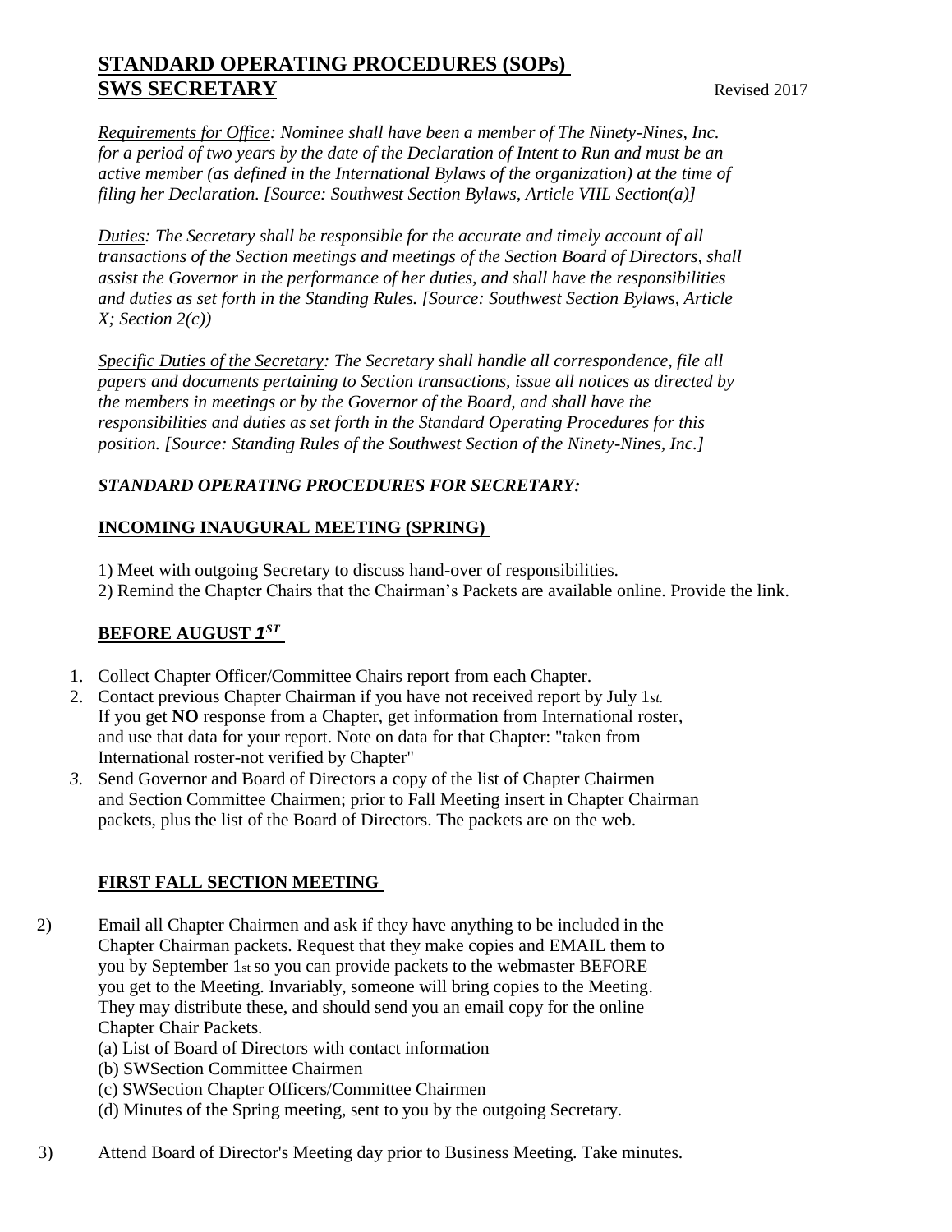- 4) Attend Chapter Chairman's meeting and take minutes.
- 5) Business Meeting:
	- (a) Read Roll Call of Delegates.
	- (b) Read summary of Minutes of Spring Meeting, and make announcement of Committee
	- to Read Minutes (Governor chooses three delegates from list of attendees).
	- (c) Give Quorum Report: (i.e., 120 members from 30 Chapters present-there is a quorum).
	- A quorum is based on 60% of members registered at the Meeting.
	- (d) Take minutes of Business Meeting.
- 6) Attend Governor's Reception.
- 7) Once home, transcribe minutes; send to Governor for additions, corrections, approval.
- 8) Send copies to 3 Readers, requesting them back by (within a reasonable date), and a transmittal for each to sign that the minutes have been read and approved, and return to you.
- 9) Once these are approved and signed, send minutes to Board of Directors and make copies to be included in Spring Chapter Chairman's packets.
- 10) Send minutes of Board of Directors meeting to each Director, after approved by Governor.
- 11) Send a thank you to each Reader.

## WINTER BUSINESS MEETING YEAR ONE

- 1) Take notes of meeting and send to Governor.
- 2) Attend separate BOD meeting if needed.

## FIRST SPRING SECTION MEETING

## By March 15

- 1) Email Chapter Chairmen and Section Committee Chairs for items to be included in Chapter Chairman's packets.
- 2) Prepare form for Chapter Officers/Committee Chairmen. Send to webmaster for inclusion on website.
- 3) Included in online packet:
- (a) Minutes of the Fall meeting
- (b) Chapter Officers/Chapter Chairmen reports
- (c) Anything else submitted by Chapter/Committee Chairmen.
- (d) Attend Board of Director's Meeting day prior to Business Meeting. Take minutes.
- (e) Give Directors and Chapter Chairman link to the packets to update their Chairman's Manual.
- 4) Attend Chapter Chairman's meeting and take minutes.
- 5) Business Meeting: (a) Read Roll Call of Delegates (b) Read summary of Minutes of Fall meeting, and make announcement of Committee to Read Minutes (c) Give Quorum Report (d) take minutes of Meeting
- 6) Attend Governor's Reception.
- 7) Once home, transcribe minutes; send to Governor for additions, corrections, approval.
- 8) Send copies to 3 Readers, requesting them back by (within a reasonable date), and a transmittal for each to sign that the minutes have been read and approved, and return to you.
- 9) Once these are received back, send finalized copy of minutes to Board of Directors and make copies to be included in Fall Chairman's packets.
- 10) Send minutes of Board of Directors meeting to each Director after being approved by Governor.
- 11) Send a letter/email of thanks to each Reader.